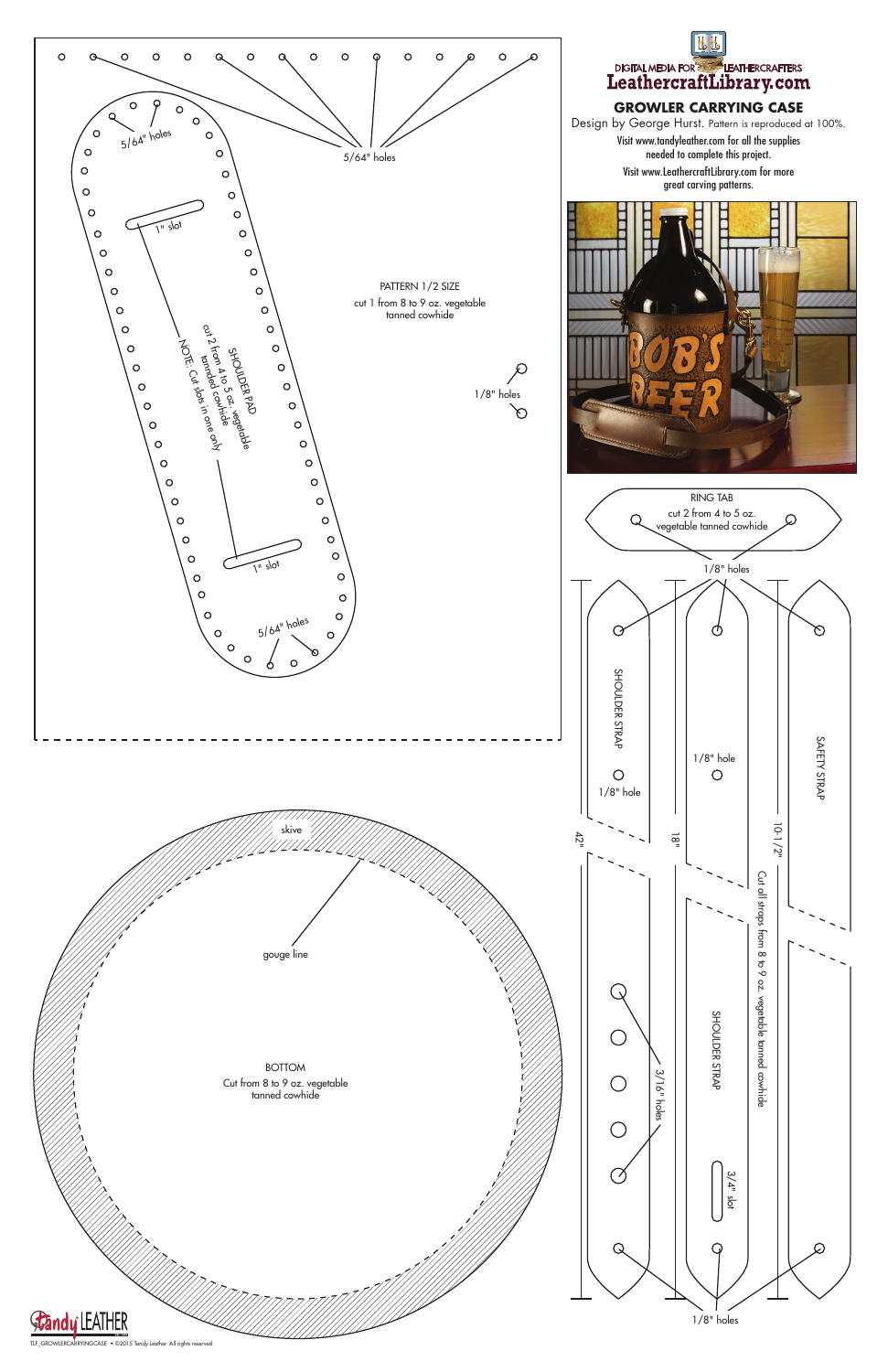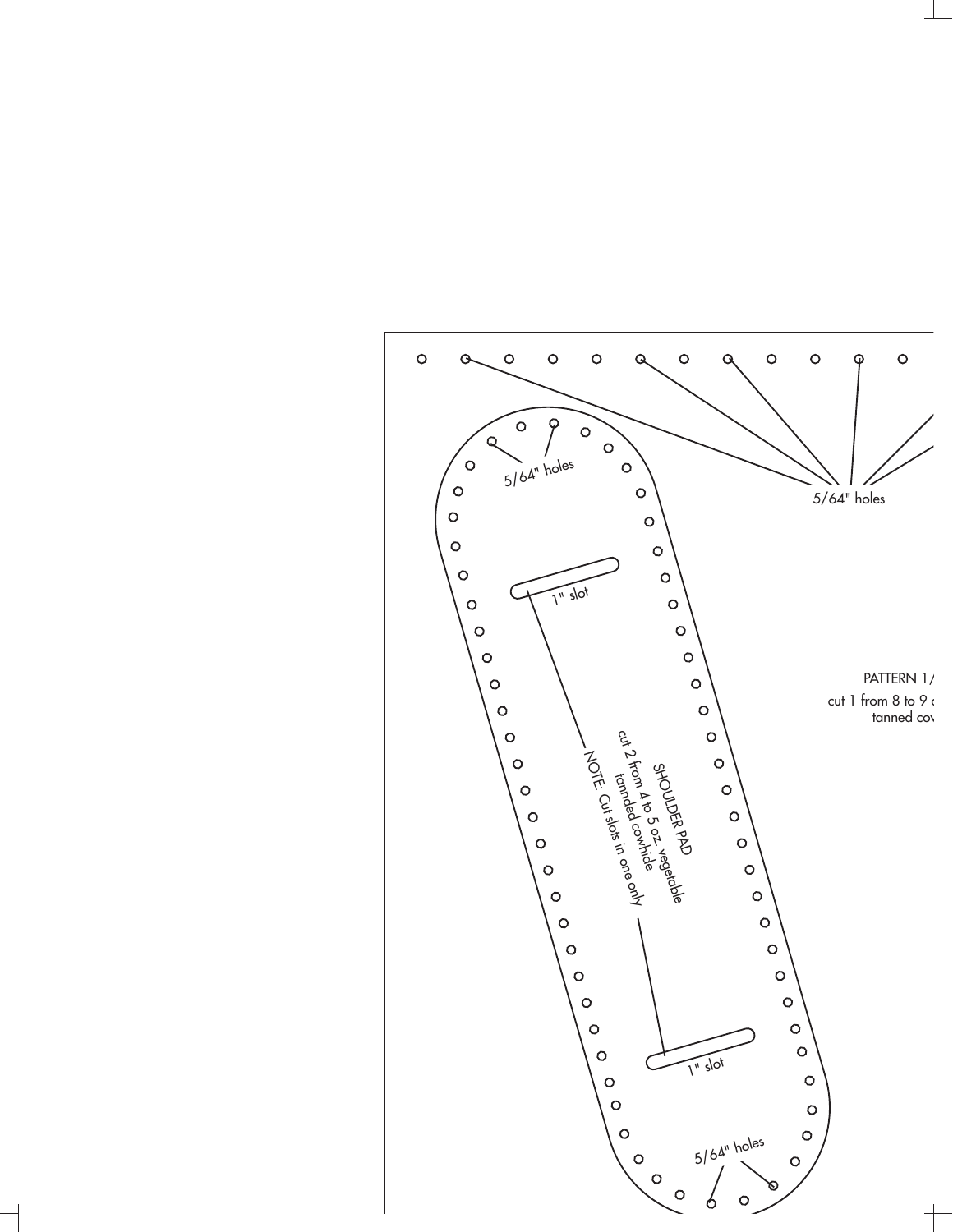

/2 SIZE oz. vegetable whide





## **GROWLER CARRYING CASE**

Design by George Hurst. Pattern is reproduced at 100%. Visit www.tandyleather.com for all the supplies needed to complete this project. Visit www.LeathercraftLibrary.com for more



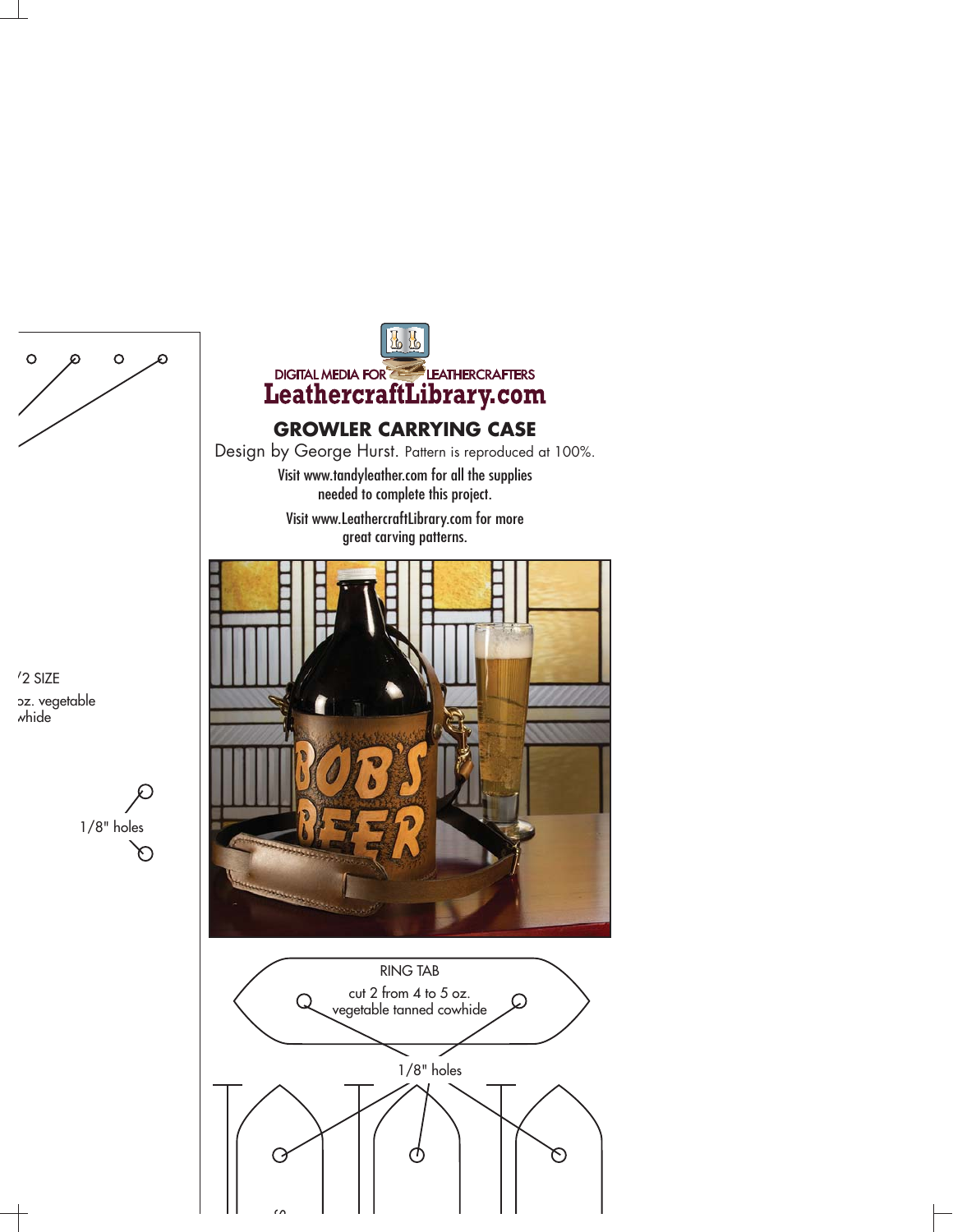

TLF\_GROWLERCARRYINGCASE • ©2015 Tandy Leather. All rights reserved.